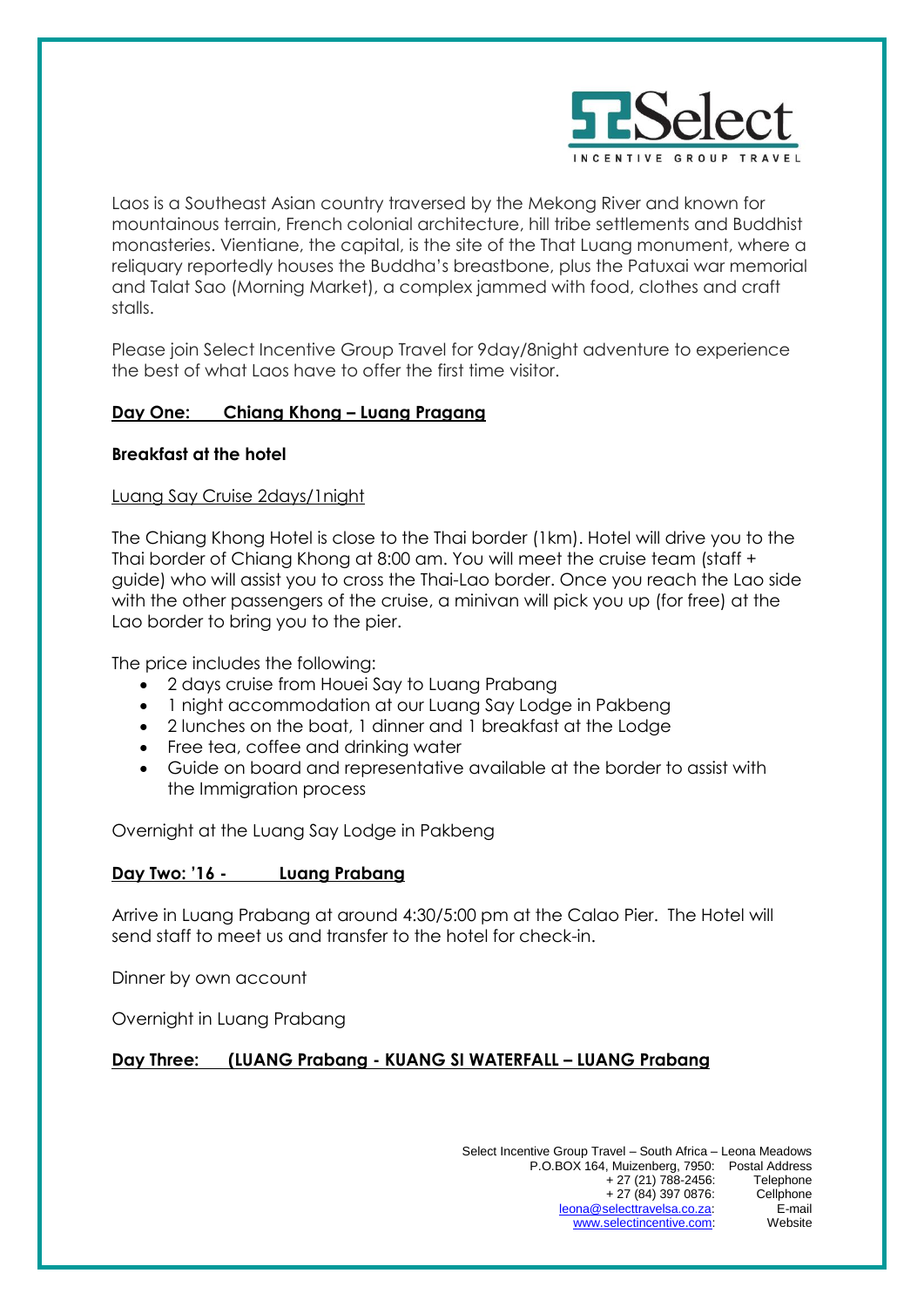

Early morning, when the sunrise, participate to **Tagbat ceremony,** the monks' alms offering. This ritual is an important part of Lao people's life and offers a memorable experience and great snapshots. Your guide will explain how to follow the strict customs and rules involved. After the ceremony you will visit fresh local market. Return to your hotel for breakfast.

Take a short transfer through the Luang Prabang countryside to **Kuang Si Waterfalls** (32 km southwest of the city). Along the way, you will drive through beautiful landscapes of rice fields, hills, and small villages. There are also viewpoints overlooking the Mekong River. Stop en-route to **visit a small village** which is home to one of the area's many ethnic minorities. You will have an opportunity to learn about their traditions and culture, much of which has remained unchanged for centuries.

Picnic Lunch by own account

Upon reaching Kuang Si Waterfall, relax and enjoy the beautiful natural surroundings. The water tumbles down a large drop and cascades gently in to several cool, clear pools where you can enjoy a refreshing swim (please dress modestly). After leisurely time at the waterfalls, transfer back to your hotel in Luang Prabang.

Dinner by own account

Overnight in Luang Prabang

## **Day Four: (LUANG PRABANG – FULL DAY CITY TOUR**

Breakfast at hotel.

After breakfast, visit of the **Royal Palace Museum** housing the most important treasures of Laos' recent past. Continue to **Vat Xieng Thong** at the tip of the peninsula. The oldest and most beautiful temple of the UNESCO World heritage town dates back from the 16th century. The roof sweep low to the ground and glass colored panels adorn the walls of the chapels; see the residential neighbourhoods of the peninsular.

Lunch by own account

Afternoon visit **Wat Visoun**, the holiest temple of the city, which was entirely rebuilt in 1887 after being destroyed by the invading Black Flags from Southern China. In the courtyard of Wat Visoun stands the Watermelon Stupa shaped like the fruit from which it takes its name.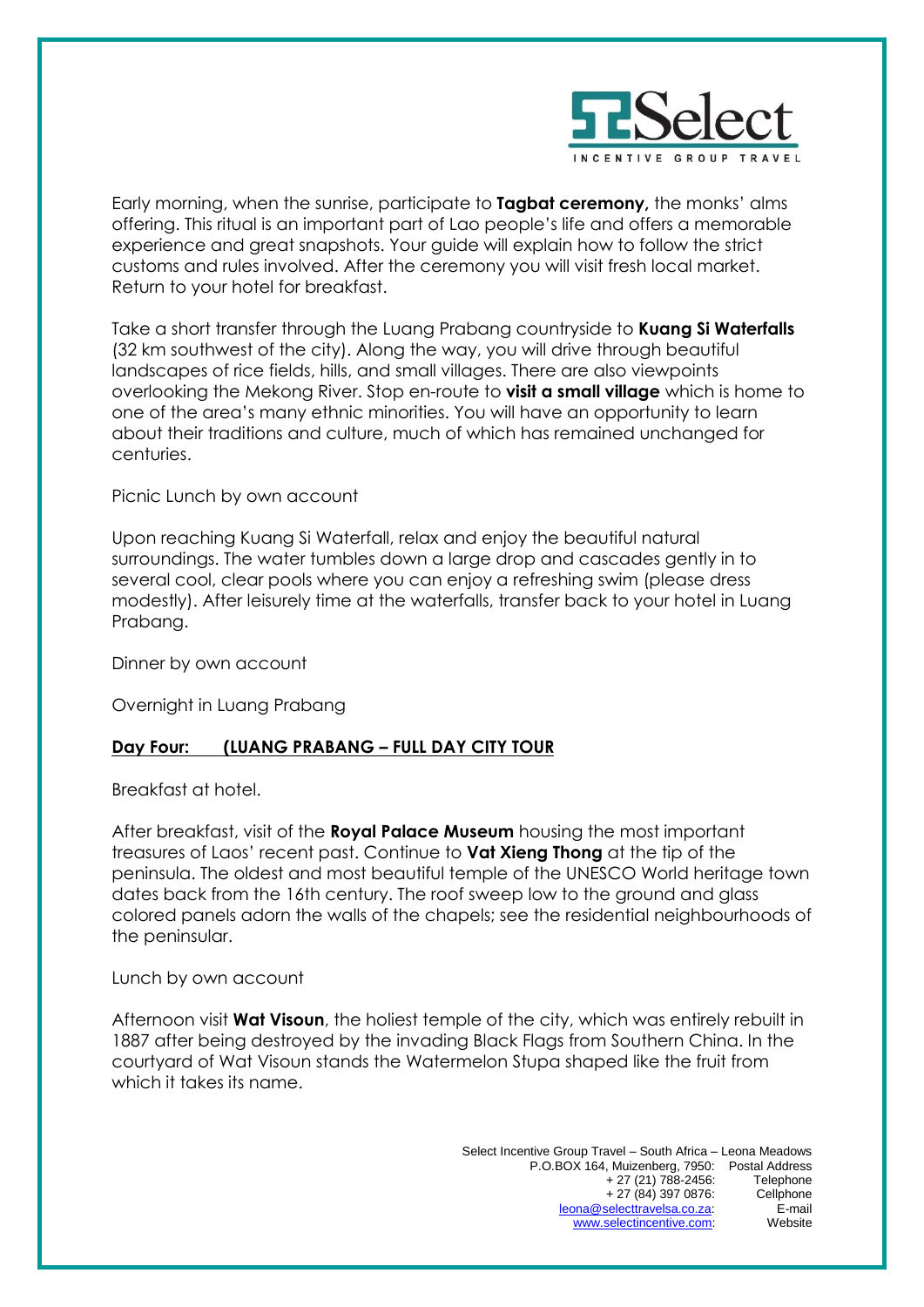

As today comes to a close, climb the 328 stairs of **Mount Phousi** and watch the sun set over the city and surrounding hills. Visit the **hill tribe evening market** for some shopping. This colorful market takes place every evening from around 17:00 p.m. along the main streets of town and is a great place to look for souvenirs.

Dinner by own account

Overnight in Luang Prabang

## **Day Five: LUANG PRABANG – VANG VIENG**

Breakfast at hotel

09h30: Depart Luang Prabang for our transfer to Vang Vieng. Transfer to Vang Vieng by 4x4 vehicle +-5 hours

Lunch by own arrangement

## Afternoon - **explore Vang Vieng by bicycle**

Dinner by own arrangement

Overnight in Vang Vieng

#### **Day Six: VANG VIENG**

Breakfast at hotel

## **Full Day Vang Vieng Experience Tour:-**

Vang Vieng – Viegsamay – Organic Farm (with Lunch)

You will transfer to 'Viengsamay' village around 10 km north of Vang Vieng. After an introduction to the basics of kayaking you shall set off down the beautiful Nam Song river which offers various small but fun rapids along the way to our first stop at Tham Sim cave. Here you will walk up to the massive theatre like cave which is full of impressive stalagmites, stalactites and bats! After emerging from the cave a short trek over a pass leads us to a picnic spot on the riverside where you shall enjoy lunch.

After lunch you shall continue down the river until the next stop at the Organic Farm where mulberry tea and a variety of different fruit wines are produced.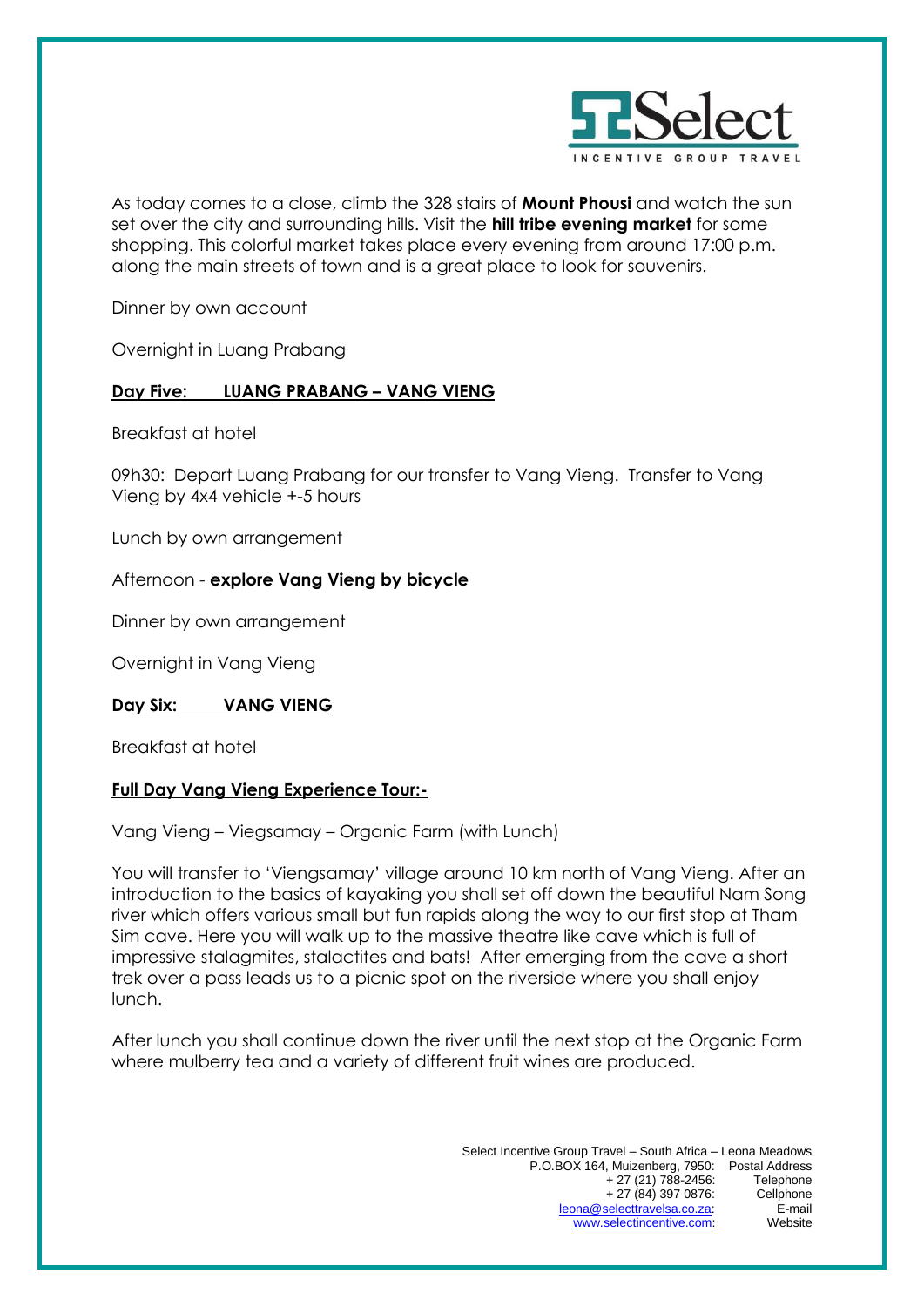

Continuing on downstream we arrive at Tham None Cave which is one of the largest caves in Vang Vieng! It served as a bomb shelter for local villagers during the Second Indochina War. However, today it is home to a bat family and the 'Magic Stone of Vang Vieng'. The final leg of the journey is a gentle paddle downstream to Vang Vieng where we shall arrive just in time to catch the sunset from the swimming pool your hotel.

Dinner by own account

Overnight in Vang Vieng

## **Day Seven: VANG VIENG – VIENTIANE**

Breakfast at hotel

10h00: Depart your Hotel for your transfer to Vientiane by car about 3–4 hours. The transfer will be in a 4x4 vehicle.

Lunch by own account

Arrive in Vientiane between 1pm&2pm

Check into hotel in Vientiane

## **Hotel has bicycles to visit the following sites:-**

**PATUXAI** or Victory Monument is one of the most recognizable landmarks in Vientiane. Fashioned after the Arc de Triomphe in Paris but very Lao in the ornate details, the Patuxai was built in 1969 with cement purchased from the US that was supposed to be used for the construction of a new airport.

**THAT LUANG** is a 45 meters tall gold-covered large Buddhist stupa that is also a national symbol of Laos. That Luang has had a long history of being destroyed and rebuilt, and is thought to contain a relic of the Buddha.

**VAT SISAKET** is the oldest Buddhist temple still standing in Vientiane. Built in 1818 in the Siamese style of Buddhist architecture rather than in the Lao style. Many people believe this is why the temple was spared when the armies of Siam (presently Thailand) invaded Vientiane in 1827; instead, they used the compound as their headquarters and lodging place. The French restored Wat Si Saket in 1924 and again in 1930.

**HOR PHRA KEO** built in 1565 by the great King Xaisetthathirath as his worship place and to house the Emerald Buddha. The Emerald Buddha, also known to the locals as

> Select Incentive Group Travel – South Africa – Leona Meadows P.O.BOX 164, Muizenberg, 7950: Postal Address + 27 (21) 788-2456: Telephone + 27 (84) 397 0876: Cellphone [leona@selecttravelsa.co.za:](mailto:leona@selecttravelsa.co.za) E-mail [www.selectincentive.com:](http://www.selectincentive.com/) Website